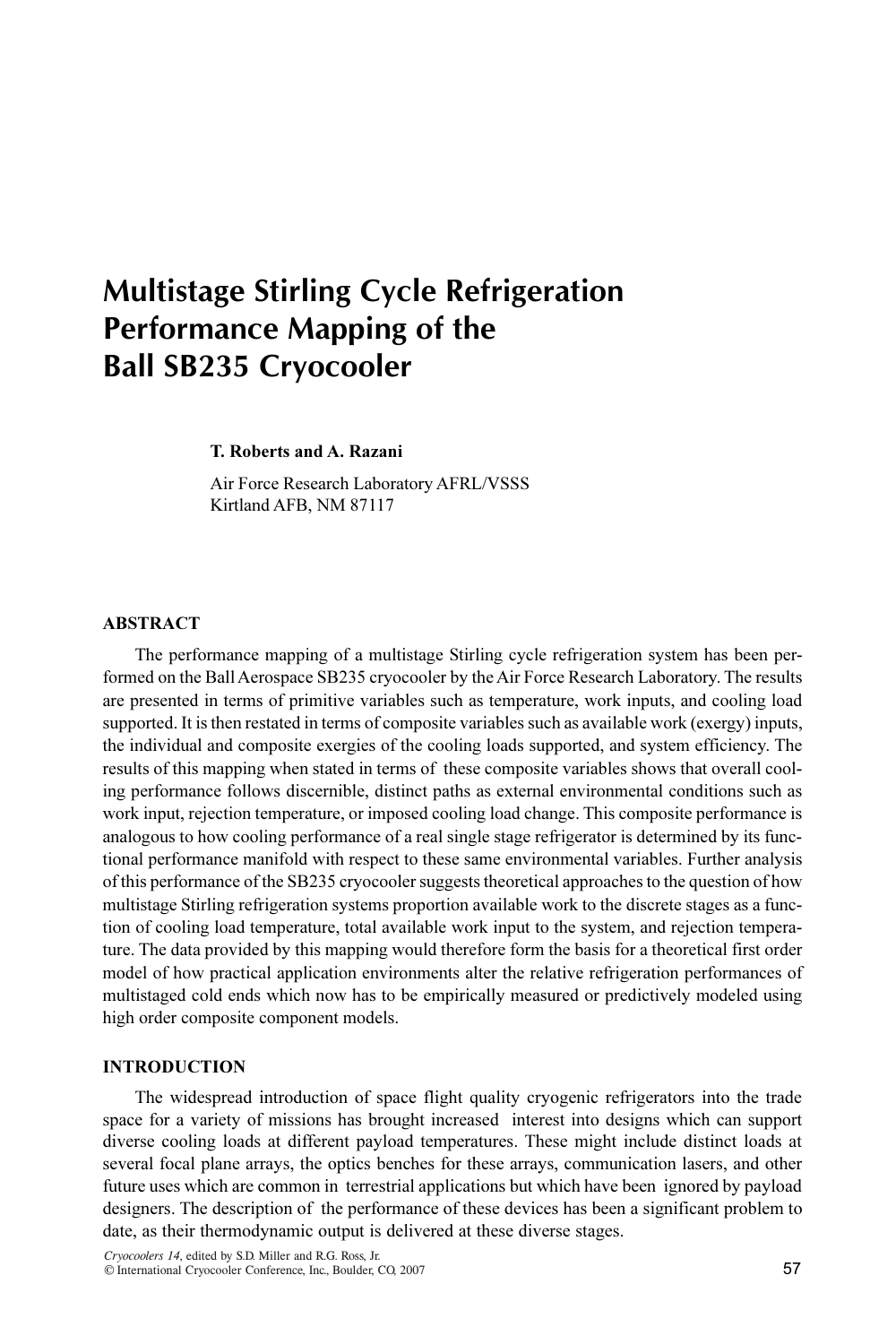#### EXERGETIC COOLING AND AVAILABLE WORK

It is a fairly common concept that due to energy conservation, any closed system's inputs, available work, must equal its outputs plus irreversibilities. What is not immediately obvious are the following empirical observations, given the same set of equilibrium inputs, environmental conditions and loads:

1. Any stable refrigerator will deliver the same outputs over time.

2. The ratio of the cooling loads in a multistage cooler is invariant.

The rationale for the first observation hinges upon the system of parabolic partial differential equations which describe the operation of the cryogenic refrigeration system where various heat and momentum transfer phenomena diffuse and damp the acoustic phenomena leading to refrigeration in Stirling variants or any flow instabilities in reverse Brayton or Joule-Thomson devices. Explaining why observation 2 should be true is the subject of this study, for there is no a priori reason based upon a system level. Instead, an explanation must rest on how the system operation interacts with component level phenomena which are not obvious or measurable by external transducers.

In order to provide a common basis for such external measurements of performance, the following definitions of exergetic cooling and exergetic efficiency (otherwise known as fraction of Second Law Limit) are provided:

$$
Q_{cooling,exer} = \sum_{i=1}^{n} Q_i \left( \frac{T_{rej}}{T_{cooling,i}} - 1 \right)
$$
 (1)

$$
\eta_{\text{exer}} = \frac{Q_{\text{cooling},\text{exerg}}}{P_{\text{input}}} \tag{2}
$$

### SB235 COOLING PERFORMANCE MEASUREMENTS

This split Stirling refrigerator was instrumented with the conventional silicon diode cryogenic thermometry transducers for all temperature measurements below 150 K, and thermocouples for other temperature measurements. A Valhalla 2100TM Series Benchtop Power Analyzers measured both power to the compressors, the expander motor, and the balancer. The cooling performance description of this refrigerator can be described as shown in Figures 1 through 4. This methodology is unappealing for several reasons:

- 1. Unless a specific stage load is specified and becomes invariant in such a study, the number of data points needed to compile a full set of descriptive graphics such as Figures 1 through 3 becomes too costly to characterize for the complete performance envelope of a two stage cooler.
- 2. Figure 4 alludes to a possible method for consolidating results, but like Figures 1 through 3 it presumes that the need is solely for performance at discrete power inputs or strokes and rejection temperatures, whereas real systems operate smoothly within their operation envelopes.
- 3. Attempts to mathematically estimate these performance manifolds are singularly unproductive due to the fact that they depict many interrelated, nonlinear phenomena which are presently poorly understood.

It is asserted at this point that resolving the issues of the first two points must address the deficiency of the third point.

Figures 1 through 3 allude to a phenomena which will be of great interest in the rest of this article: as the low stage load increases, the temperature of the higher stage flattens and then slightly decreases. In exergetic cooling terms, the proportion of exergetic cooling between the stages is shifting, as shown in Figure 5. This furthermore implies that the proportion of available work being used to produce refrigeration in these two stages changes. The overall efficiency of the refrigerator is related to the sum of the efficiencies of its stages, so this in turn implies that if a stage would optimally run at a certain temperature, then if it is loaded so that it will either run lower or high, then its efficiency will decline. This reduction in stage efficiency might be ameliorated by a transfer of exergetic cooling load to another stage, if that stage is becoming more efficient. Conversely, the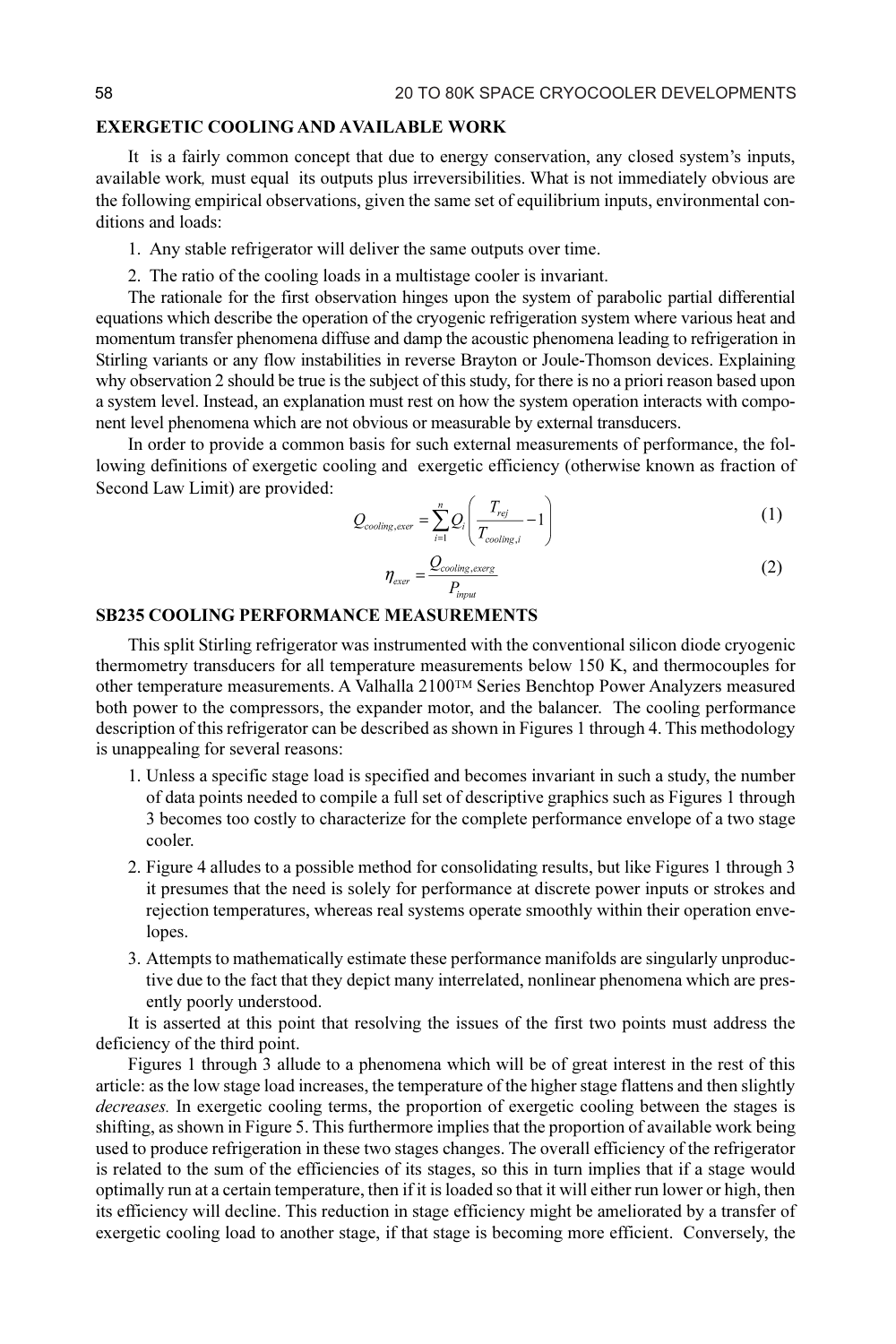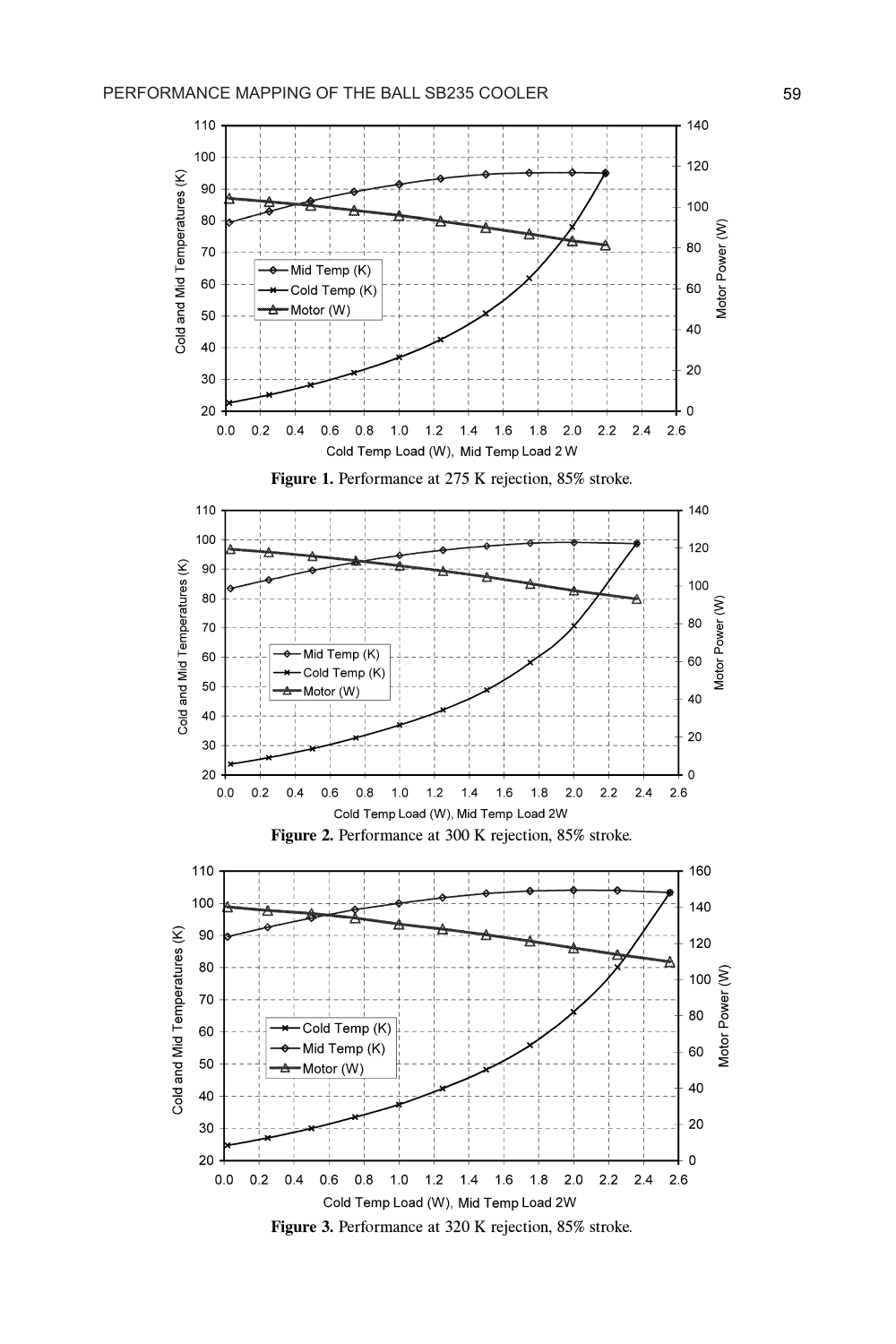

Figure 5. Exergetic cooling (from performance in Figure 2) paths.

change in loads could make both stages more inefficient. Figure 5 shows how the low stage cooling is maximized in the 40 K to 50 K range, whereas the high stage's cooling monotonically decreases at a slowing rate in the measured range.

#### How Thermodynamic Systems Operate along Exergetic Paths

Any system's approach to optimal operation is discussed in this proceedings<sup>1</sup> and in the prior literature<sup>2</sup>. That discussion shows the theoretical basis for how a single stage refrigerator would operate along a looped path on the exergetic cooling versus exergetic efficiency plane. Inspection of Equations 1 and 2, along with a cursory knowledge of refrigeration systems shows why this is true for all multistaged systems as well. With no external cooling loads, the system cooling temperatures decline to their *no load* temperatures, at which state the system is operating in a non optimal manner. Given no load, exergetic efficiency and cooling are zero. As is demonstrated in Figure 6, increased exergetic cooling loads also increases efficiency, until exergetic efficiency is maximized. Beyond this maxima, the path turns downward until the maxima for exergetic cooling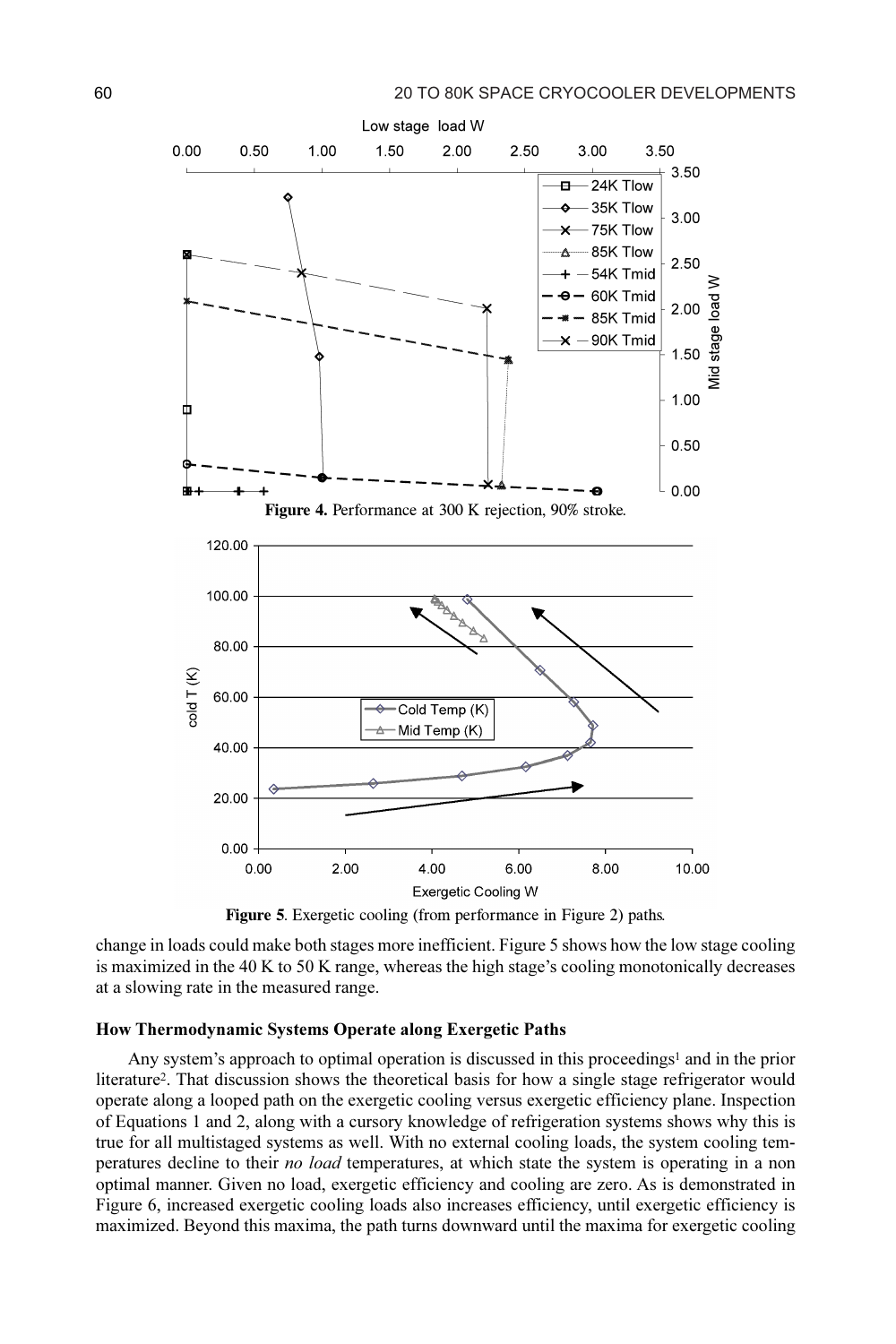

Figure 6. Efficiency as % of Second Law limit as a function of Exergetic cooling, for 300 K rejection, 90% stroke.



Figure 7a, b. 300 K rejection, 90% stroke exergetic cooling path.

is reached, and then the path turns back to the origin. The origin is reached again when both cooling temperatures equal the rejection temperature. This path is most clearly demonstrated in the 300 K data in Figure 6.

That path can be illuminated by its depiction for the 300 K data from Figure 6 and 7, in which the power input is used to show how the path follows a line in  $\mathbb{R}^3$ . Figure 8 shows how rejection temperature effects both the power input requirement as well as creating another performance path for the system. What is clear from this type of thermodynamic path behavior is that just as a single stage refrigerator's cooling capacity is distinctly determined by its environmental conditions and inputs, so is a multistage refrigerator.

#### A MODEL OF MULTISTAGE REFRIGERATION EMPIRICAL PERFORMANCE

At this point, it should be noted what progress has been made by recognition of these performance paths.

1. For a given stroke, it is no longer necessary to plot multitudinous graphical depictions of refrigeration performance; instead, the whole performance envelope fits on one graph.

2. Graphical comparison between coolers becomes easier for their entire performance envelope.

3. An explicit correlation of work input as a function of cooling temperatures, rejection tem-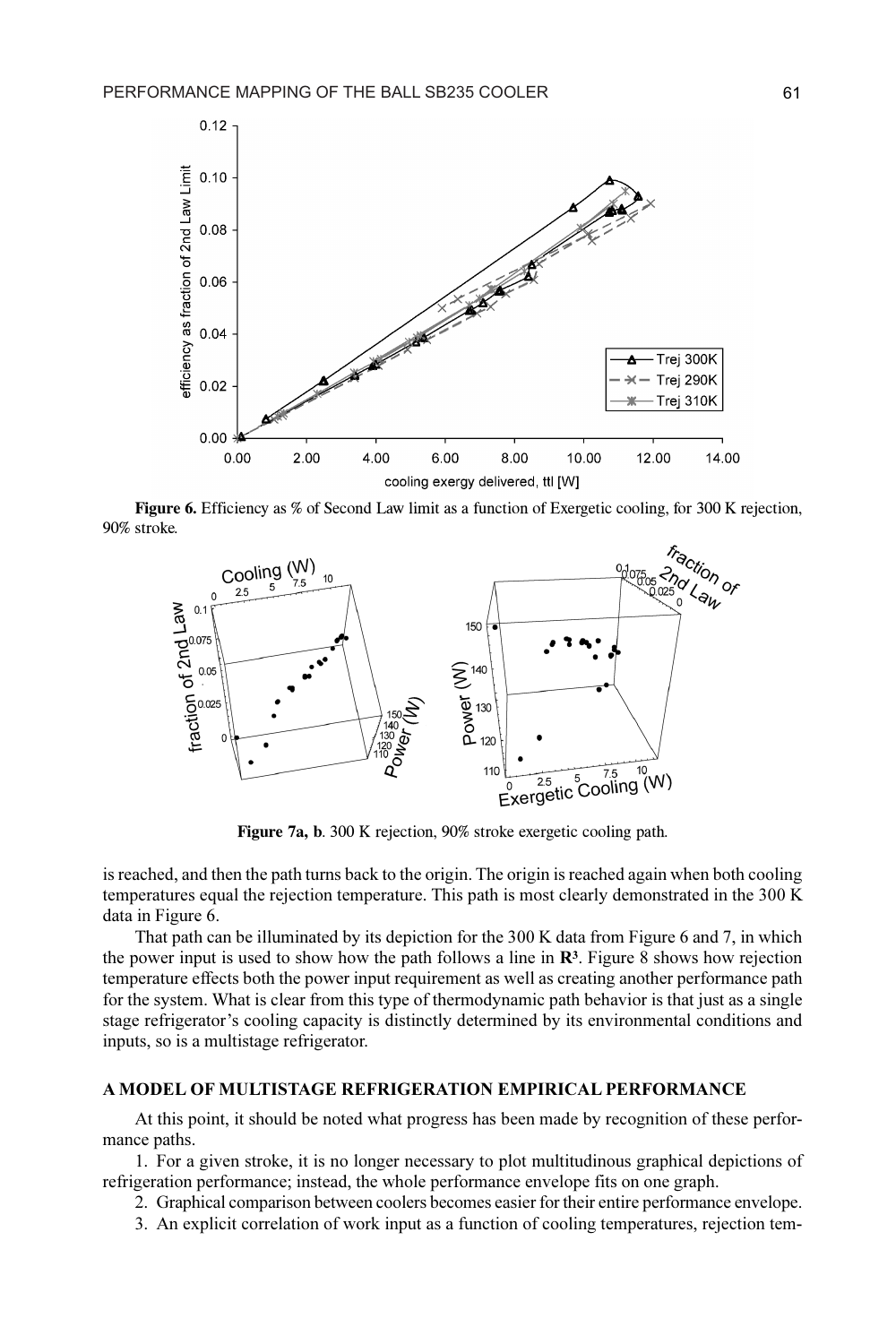

Figure 8a, b. 290-310 K rejection, 90% stroke actual exergetic cooling path.



Figure 9a, b. 290-310 K rejection, 90% stroke model exergetic cooling path.

perature, and total exergetic cooling can be made. Presumably, such correlations would make numerical comparison of systems facile as well.

Razani<sup>1</sup> offers the single-stage estimate for exergetic efficiency:

$$
\eta_{\text{exer}} = \frac{Q_{\text{cooling},\text{exerg}}}{P_{\text{input}}} = \left(\frac{T_{\text{rej}}}{T_c} - 1\right) \left[ \Pr \frac{T_c}{T_{\text{rej}}} - \beta \left(\sqrt{1 + \alpha \left(\frac{1 + \Pr}{1 - \Pr}\right)^2} - \frac{T_c}{T_{\text{rej}}}\right) \right]
$$
(3)

Assuming Eq. 3 can be understood for a multistage system using Eq. 1, Eq. 3 could be rewritten for the multistage refrigerator as:

$$
\eta_{\text{exer}} = \frac{Q_{\text{cooling},\text{exerg}}}{P_{\text{input}}} = C + \sum_{i=1}^{n} A_i \left( \frac{T_{c,i}}{T_{\text{rej}}} - 1 \right) - \frac{B_i}{P_{\text{input}}} \left( \frac{T_{\text{rej}}}{T_{c,i}} - 1 \right)
$$
(4)

This estimate uses the coefficients  $A_i$ ,  $B_i$ , to encompass the effects of the internal processes for each stage discussed by Razani<sup>1</sup>, and furthermore assumes that they are constant for all equilibrium states along the exergy path the system displays, such as those in Figures 6 through 8. This estimate

| <b>Table 1.</b> Model Parameter Estimation |                                                              |                                                   |              |
|--------------------------------------------|--------------------------------------------------------------|---------------------------------------------------|--------------|
|                                            |                                                              | Estimate                                          | <b>TStat</b> |
| $\mathcal{C}$                              |                                                              | 0.125848                                          | 2.72245      |
| $A_I$                                      |                                                              | 0.193853                                          | 8.76845      |
| $B_I$                                      |                                                              | $-0.148699$                                       | $-1.60863$   |
| A <sub>2</sub>                             |                                                              | 1.39742                                           | 11.1595      |
| B <sub>2</sub>                             |                                                              | 1.43531                                           | 1.75665      |
|                                            |                                                              | $R^2 = 0.868239$ Estimated Variance = 0.000115872 |              |
|                                            | Subscripts 1,2 referring to low and high stages respectively |                                                   |              |